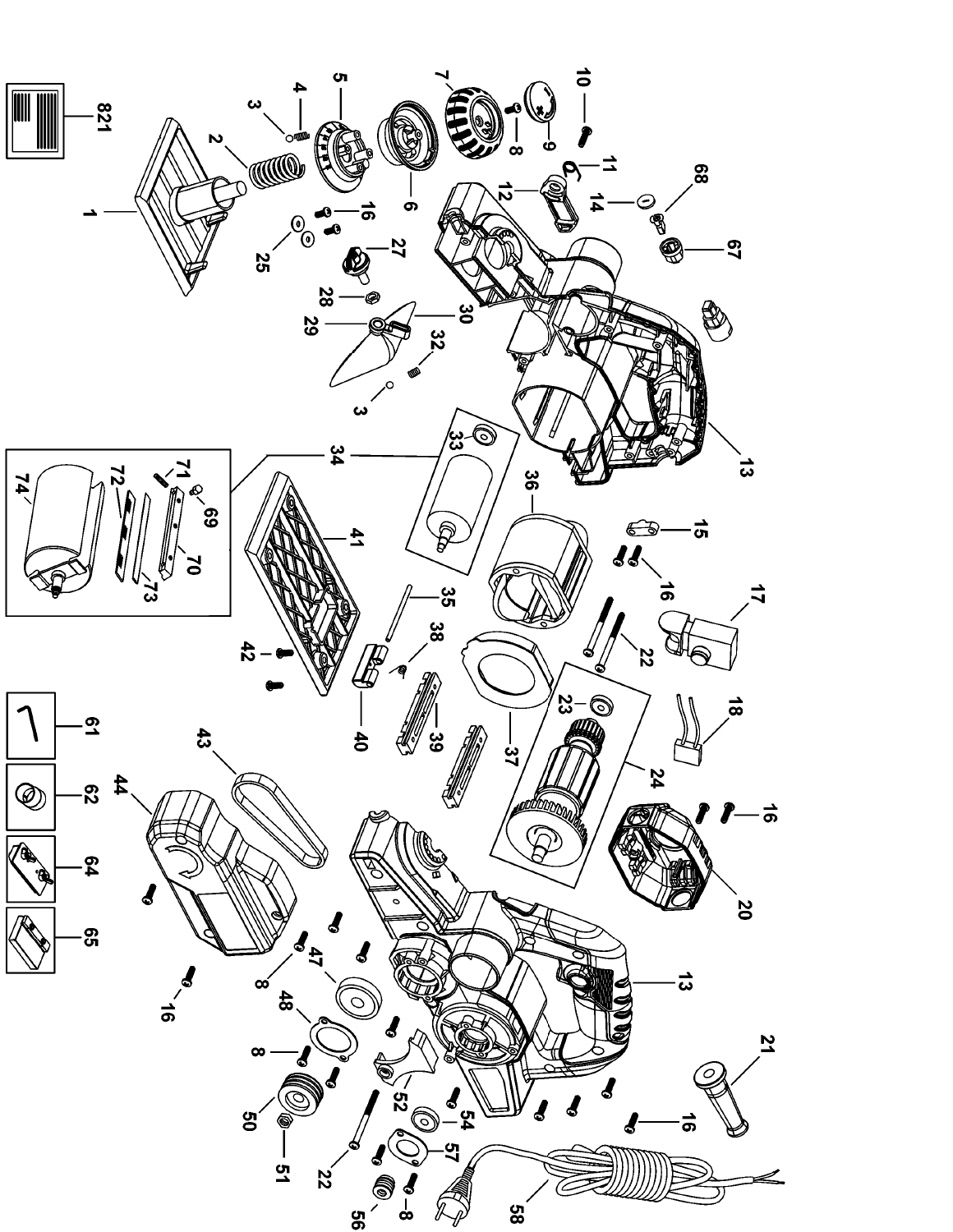## **Parts List for CE650-B2 Type 1**

| Item Number      | Part Number | Description               | <b>Qty Required</b> |
|------------------|-------------|---------------------------|---------------------|
| $\mathbf{1}$     | 5140101-33  | FRONT SHOE                | $\mathbf{1}$        |
| $\overline{2}$   | 5140101-34  | <b>SPRING</b>             | $\mathbf{1}$        |
| $\mathfrak{Z}$   | 5140101-35  | <b>STEEL BALL</b>         | $\overline{2}$      |
| $\overline{4}$   | 5140101-36  | <b>SPRING</b>             | $\mathbf{1}$        |
| 5                | 5140101-37  | <b>DIAL</b>               | $\mathbf{1}$        |
| 6                | 5140101-39  | <b>KNOB SET</b>           | $\mathbf{1}$        |
| $\boldsymbol{7}$ | 5140101-40  | <b>KNOB COVER</b>         | $\mathbf{1}$        |
| 8                | 5140101-41  | <b>SCREW</b>              | $\overline{7}$      |
| 9                | 5140101-42  | <b>UPPER COVER</b>        | $\mathbf{1}$        |
| 10               | 5140101-43  | <b>SCREW</b>              | $\mathbf{1}$        |
| 11               | 5140101-44  | <b>SPRING</b>             | $\mathbf{1}$        |
| 12               | 5140101-45  | <b>BLADE SHIELD PLATE</b> | $\mathbf{1}$        |
| 13               | 5140101-46  | CLAMSHELL ASSY.           | $\mathbf{1}$        |
| 14               | 5140101-48  | <b>BRUSH COVER</b>        | $\overline{2}$      |
| 15               | 5140101-51  | <b>CORD CLAMP</b>         | $\mathbf{1}$        |
| 16               | 5140101-52  | <b>SCREW</b>              | 15                  |
| 17               | 5140101-54  | <b>SWITCH</b>             | $\mathbf{1}$        |
| 18               | 5140101-55  | <b>CAPACITOR</b>          | $\mathbf{1}$        |
| 20               | 5140101-56  | <b>MOTOR COVER</b>        | $\mathbf{1}$        |
| 21               | 5140101-57  | <b>CORD PROTECTOR</b>     | $\mathbf{1}$        |
| 22               | 5140101-58  | <b>SCREW</b>              | 3                   |
| 23               | 5140101-59  | <b>BALL BEARING</b>       | $\mathbf{1}$        |
| 24               | 5140101-60  | <b>ARMATURE ASSEMBLY</b>  | 1                   |
| 25               | 5140101-62  | <b>LOCK WASHER</b>        | $\overline{2}$      |
| 27               | 5140101-63  | <b>KNOB BAFFLE</b>        | 1                   |
| 28               | 5140101-64  | NUT M6                    | 1                   |
| 29               | 5140101-65  | <b>DUST SPANNER</b>       | 1                   |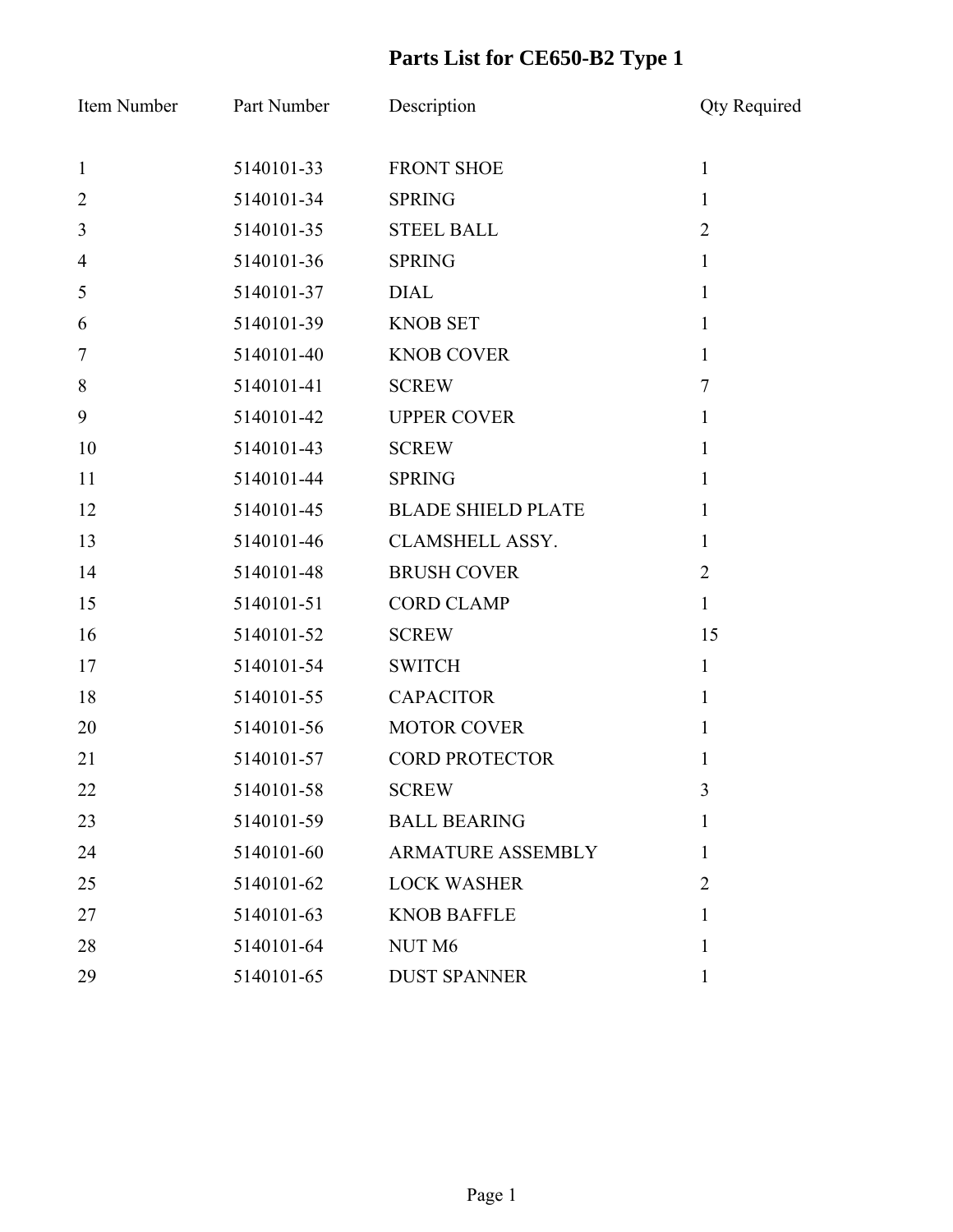## **Parts List for CE650-B2 Type 1**

| Item Number | Part Number | Description             | <b>Qty Required</b> |
|-------------|-------------|-------------------------|---------------------|
| 30          | 5140101-66  | <b>DUST DEFLECTOR</b>   | $\mathbf{1}$        |
| 32          | 5140101-36  | <b>SPRING</b>           | $\mathbf{1}$        |
| 33          | 5140101-59  | <b>BALL BEARING</b>     | $\mathbf{1}$        |
| 34          | 5140101-70  | <b>BLADE DRUM ASSY</b>  | $\mathbf{1}$        |
| 35          | 5140101-83  | <b>PIN</b>              | $\mathbf{1}$        |
| 36          | 5140101-84  | <b>FIELD</b>            | $\mathbf{1}$        |
| 37          | 5140101-86  | <b>BAFFLE</b>           | $\mathbf{1}$        |
| 38          | 5140101-87  | <b>SPRING</b>           | $\mathbf{1}$        |
| 39          | 5140101-88  | <b>REAR PLATE BAR</b>   | $\overline{2}$      |
| 40          | 5140101-89  | <b>REAR PLATE STAND</b> | $\mathbf{1}$        |
| 41          | 5140101-90  | <b>REAR SHOE</b>        | $\mathbf{1}$        |
| 42          | 5140101-91  | <b>SCREW</b>            | $\overline{4}$      |
| 43          | 5140101-92  | <b>BELT</b>             | $\mathbf{1}$        |
| 44          | 5140101-93  | <b>BELT COVER</b>       | $\mathbf{1}$        |
| 47          | 5140101-94  | <b>BALL BEARING</b>     | $\mathbf{1}$        |
| 48          | 5140101-95  | <b>BEARING PLATE</b>    | $\mathbf{1}$        |
| 50          | 5140101-96  | <b>DRIVE WHEEL</b>      | $\mathbf{1}$        |
| 51          | 5140101-97  | NUT M8                  | $\mathbf{1}$        |
| 52          | 5140101-98  | <b>BAFFLE</b>           | $\mathbf{1}$        |
| 54          | 5140101-99  | <b>BALL BEARING</b>     | 1                   |
| 56          | 5140102-00  | <b>DRIVE WHEEL</b>      | $\bf{l}$            |
| 57          | 5140102-01  | <b>BEARING PLATE</b>    | $\mathbf{1}$        |
| 58          | 5140102-03  | <b>CORDSET</b>          | 1                   |
| 61          | 5140102-08  | <b>SPANNER WRENCH</b>   | 1                   |
| 62          | 5140102-09  | <b>VACUUM ADAPTOR</b>   | $\mathbf{1}$        |
| 64          | 5140102-11  | <b>BLADE PLATE</b>      | 1                   |
| 65          | 5140102-12  | <b>ADJUSTING PLATE</b>  | $\mathbf{1}$        |